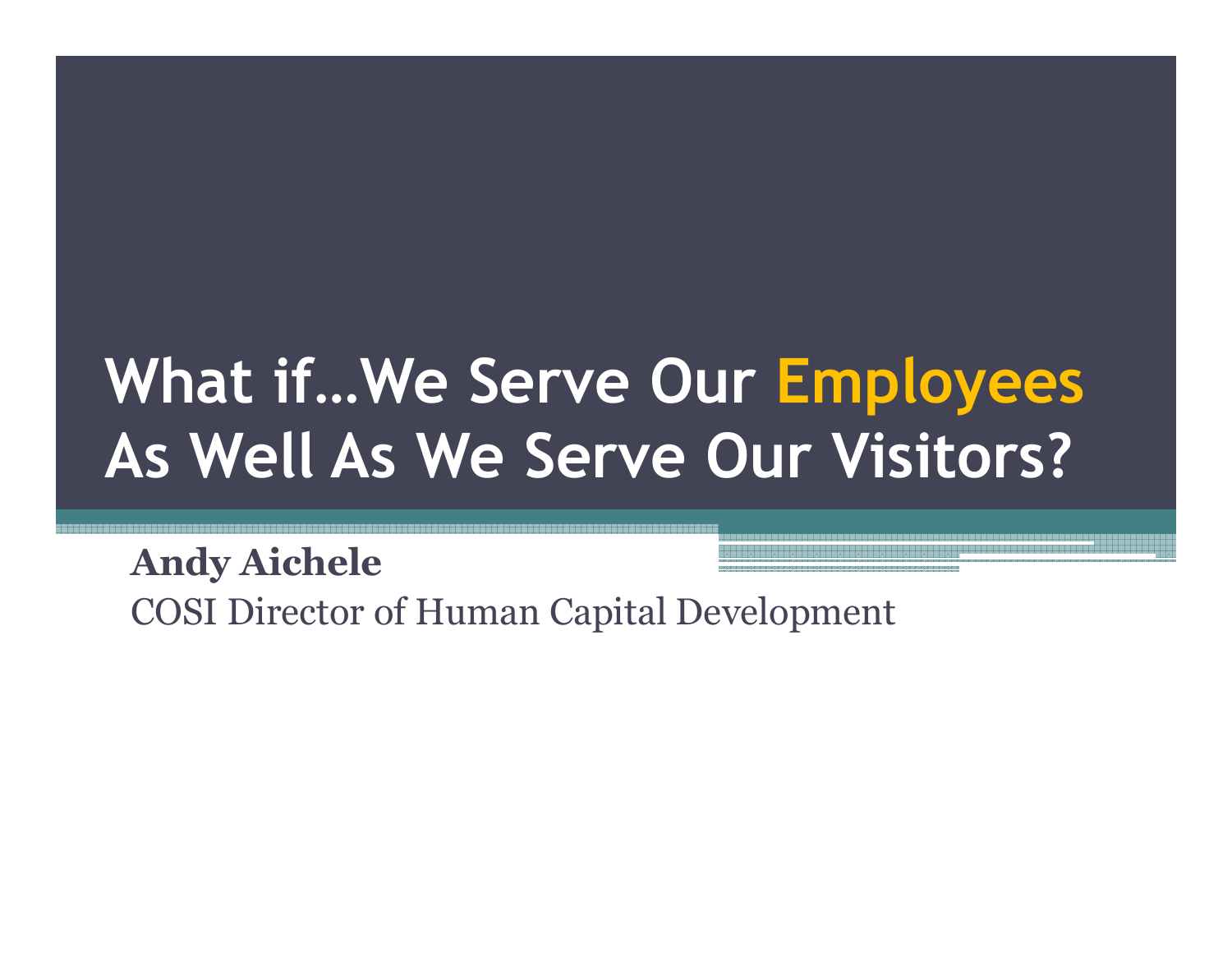### •Who likes cake?

\*The following analogy courtesy of Kordell Norton.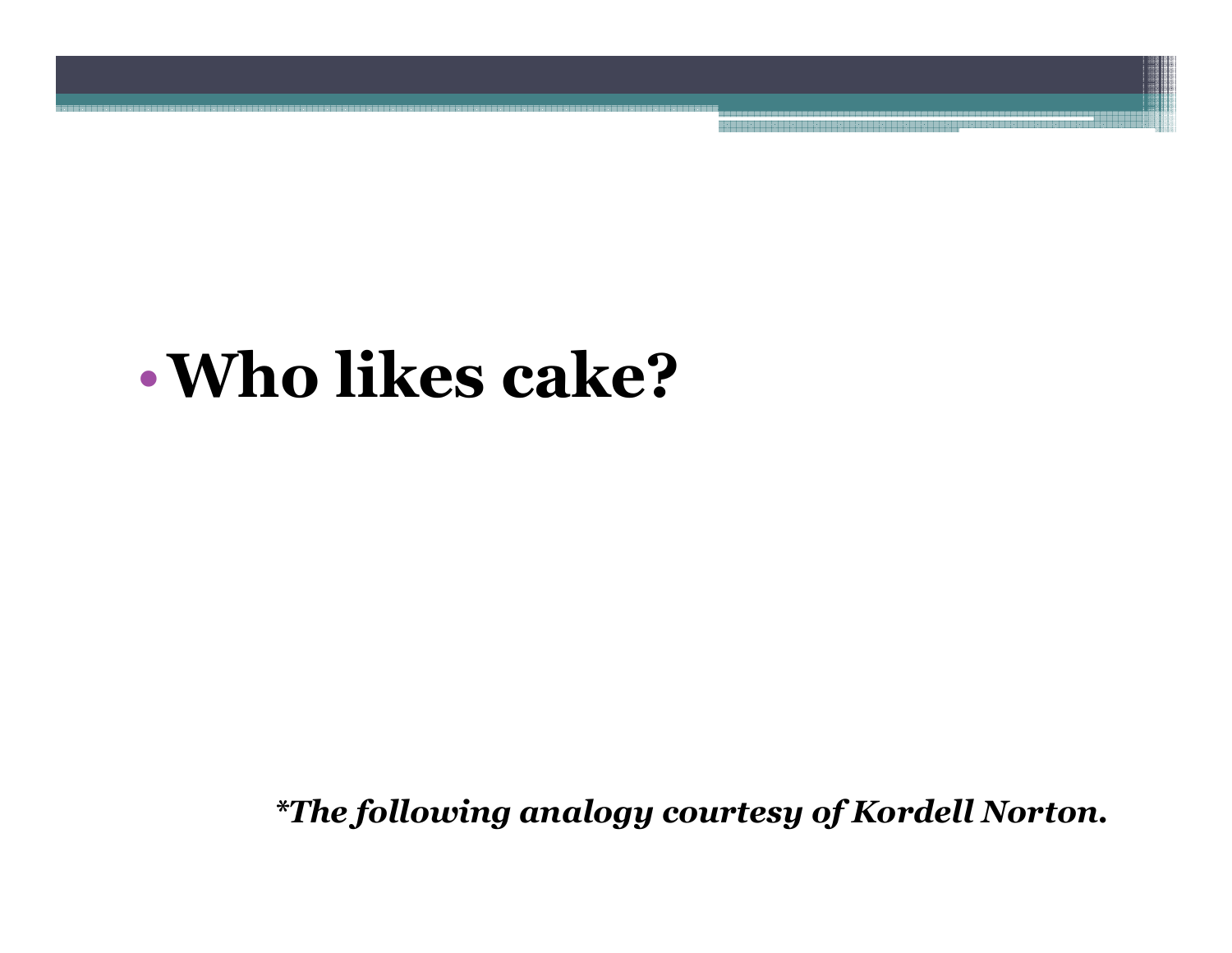•Historical analogy: ~1910

- •• Sundry items – easy access
- •No consistency
- 10¢
- •Commodity





pain share much jump ... (1931) [4]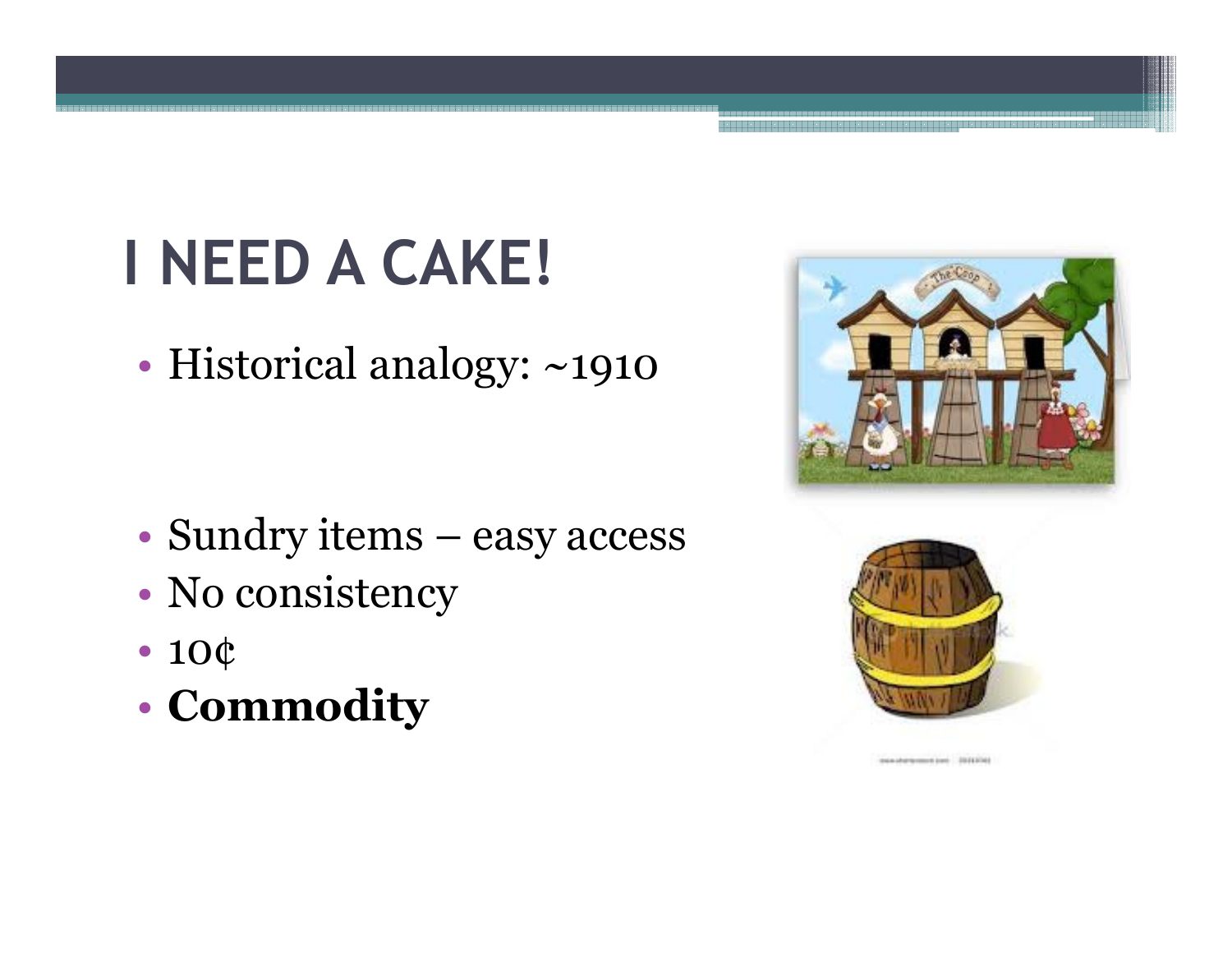•Historical analogy: ~1950

- •• Mass-produced
- •Very consistent and convenient
- •• \$1
- •Package

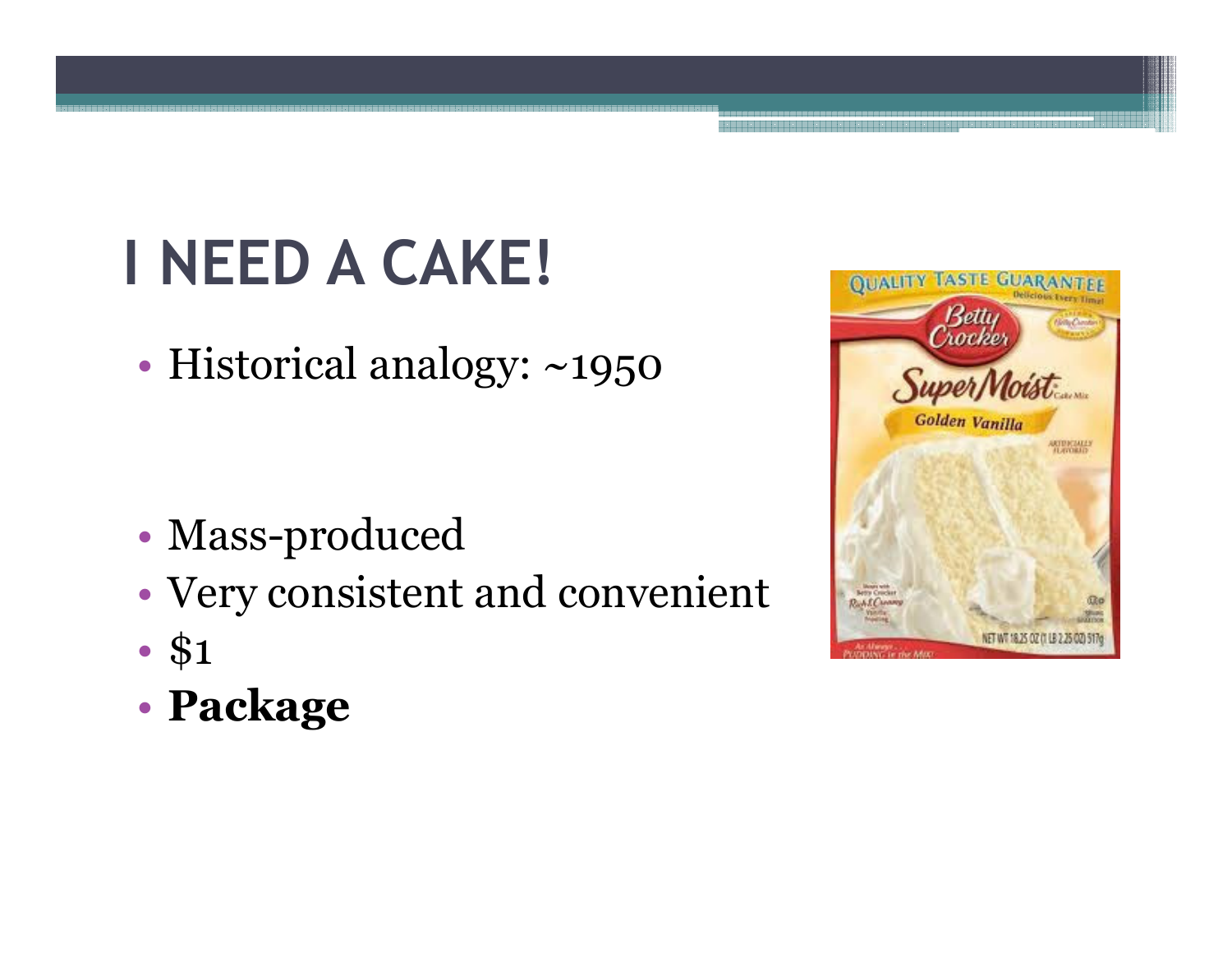•Historical analogy: ~1990

- •Store-bought
- •Personalized
- •• \$10
- Se Service

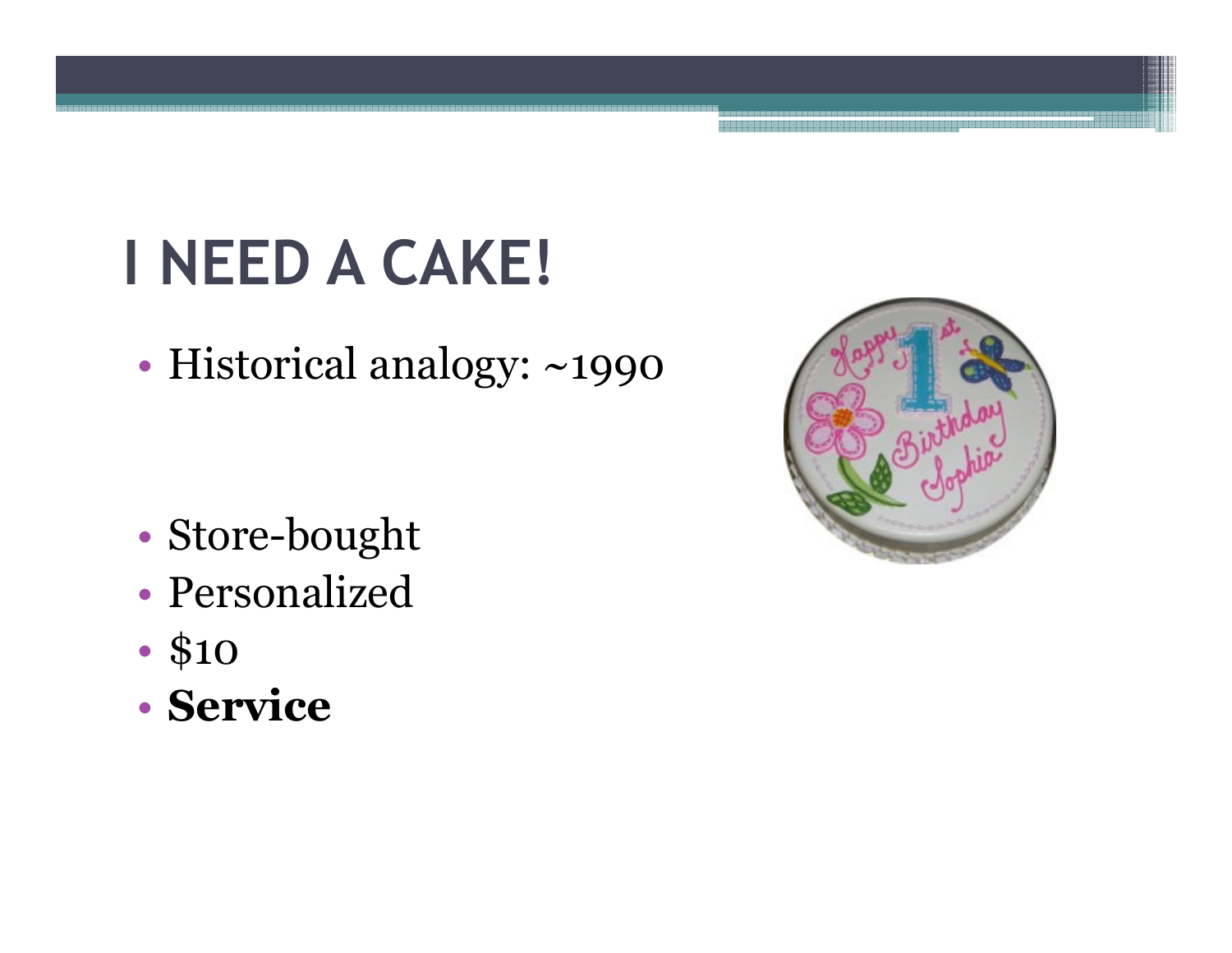•Historical analogy: ~2010

- •• Hosted party
- •Facilitated, unique
- •• \$100 - \$300
- •Experience

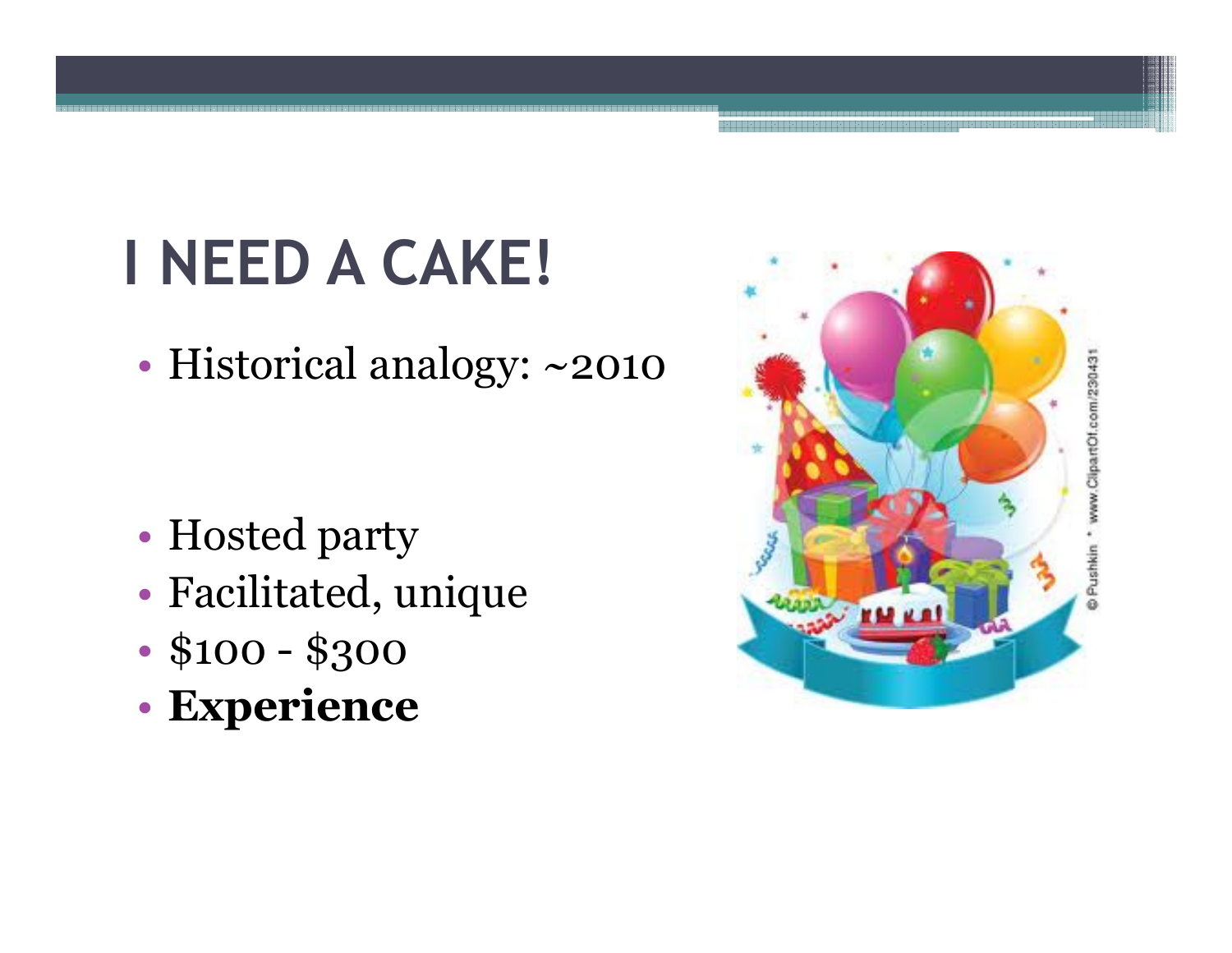# Serving Our Missions…

- •Adapting to serve our visitors' needs:
- •Basic inventories/self-guided
- •Curations/collections
- •• Programs/services
- •Participatory/engaging/customized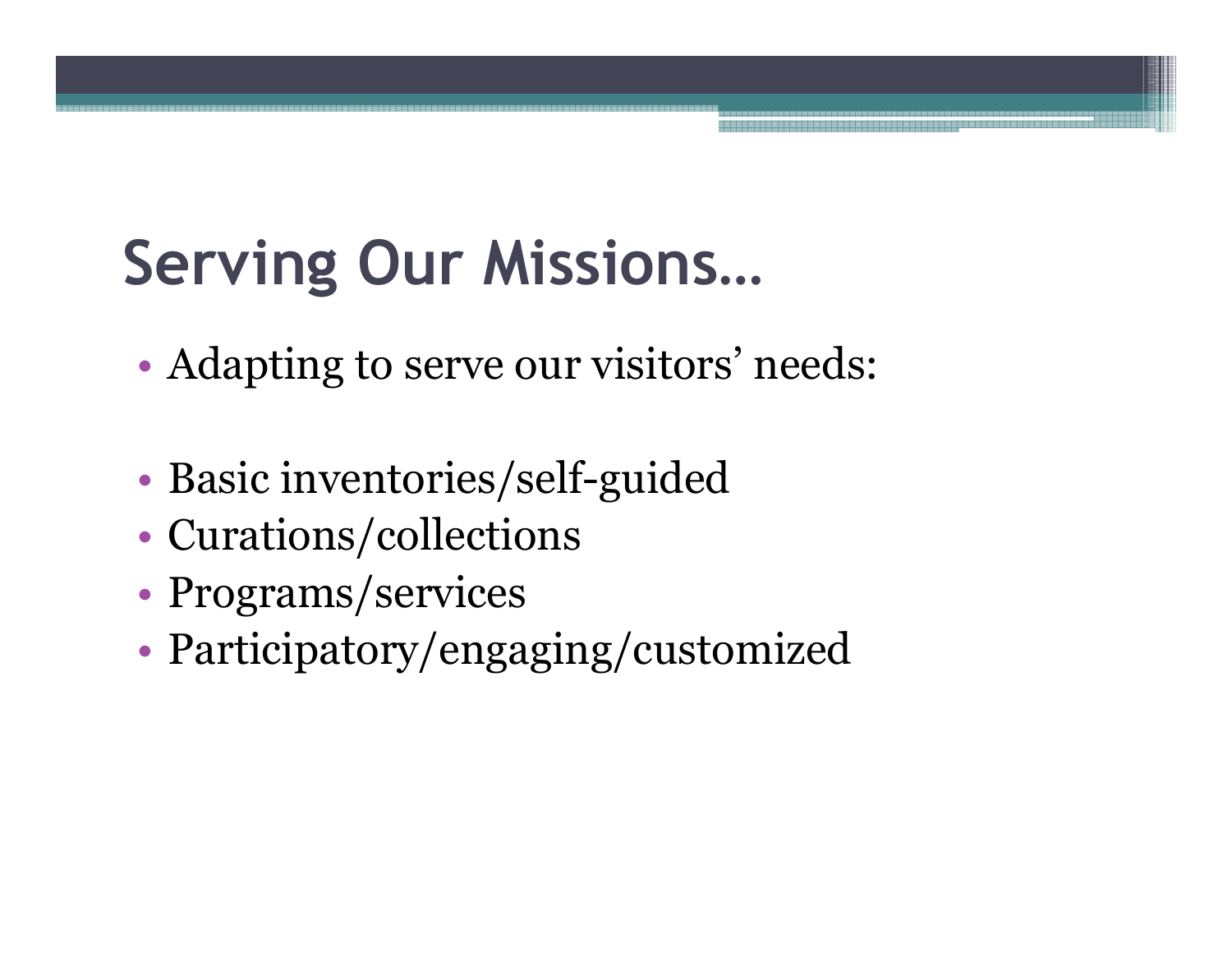# What about our employees?

How can we facilitate the EXPERIENCE?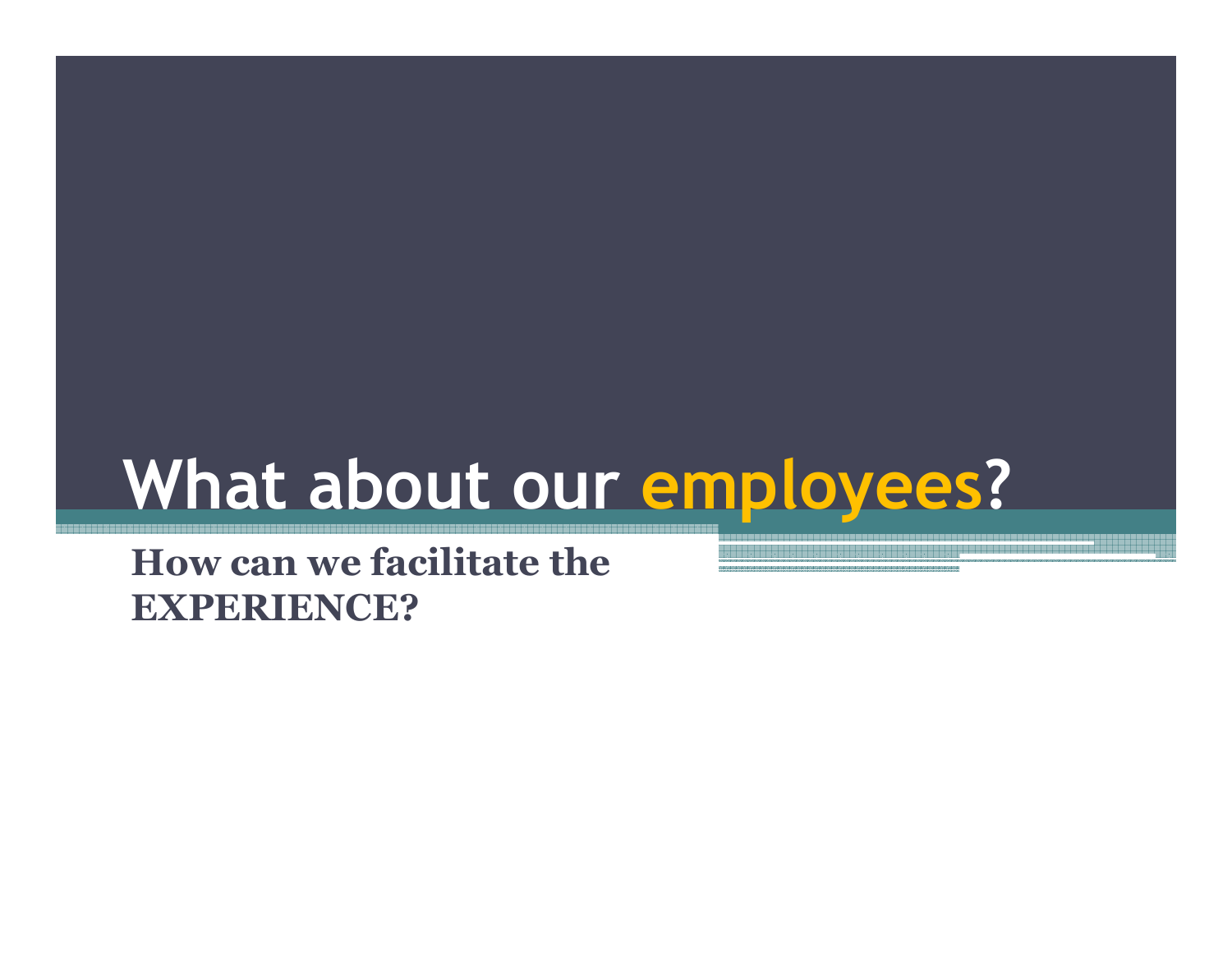### Thomas Gilbert's Behavioral Engineering Model (1978)

| <b>Factors:</b>               | Environmental Information Resources Incentives |                |
|-------------------------------|------------------------------------------------|----------------|
| Individual<br><b>Factors:</b> | <b>Knowledge Capacity</b><br>$\vert$ & Skills  | <b>Motives</b> |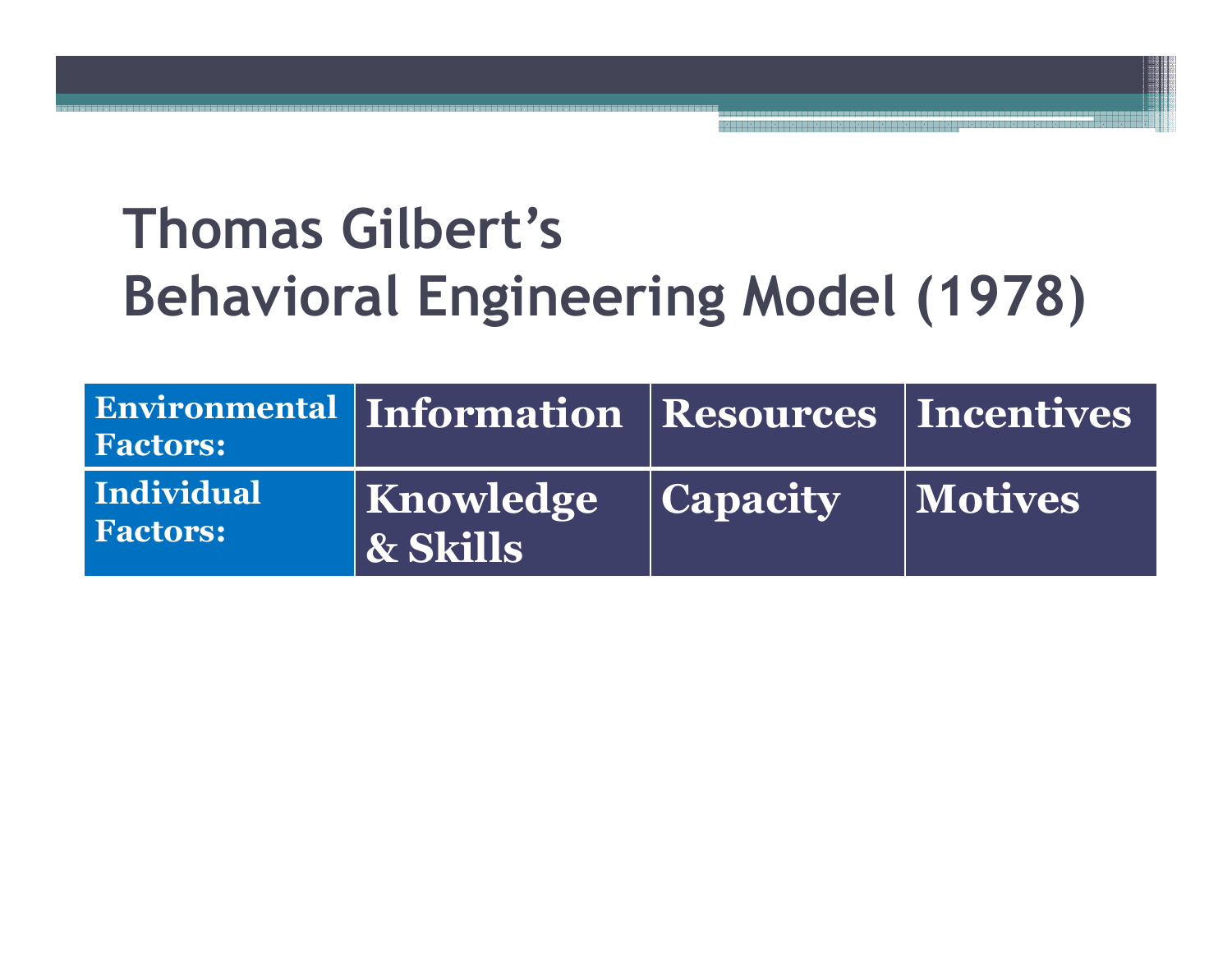# Environmental Factors

- •• **Information** – Clear expectations and<br>**Example 2** feedback around the performer's roles and feedback around the performer's roles and responsibilities.
- **Resources** The materials, tools, and time needed to do the job Includes clearly defined needed to do the job. Includes clearly defined processes and procedures.
- •• **Incentives** – Both financial and non-financial, nositive work environment positive work environment.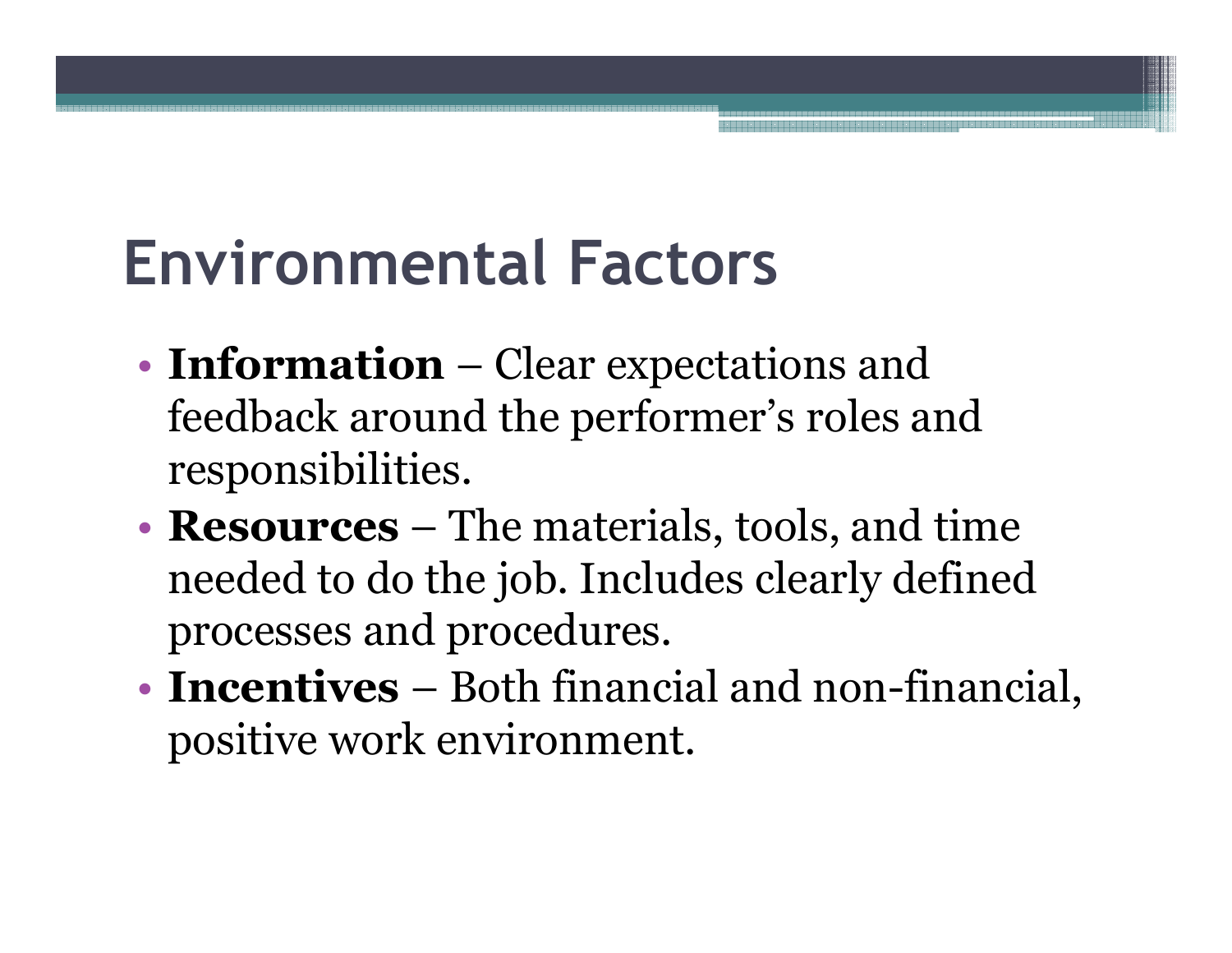# Individual Factors

- •• Knowledge/Skills – Employees with the necessary knowledge skills and experience necessary knowledge, skills and experience to perform the job.
- •• **Capacity** – Employees who have the capacity to learn and do what is required learn and do what is required.
- •• **Motives** – Employees whose motives and values are aligned with the work you want i values are aligned with the work you want them to do and with the work environment.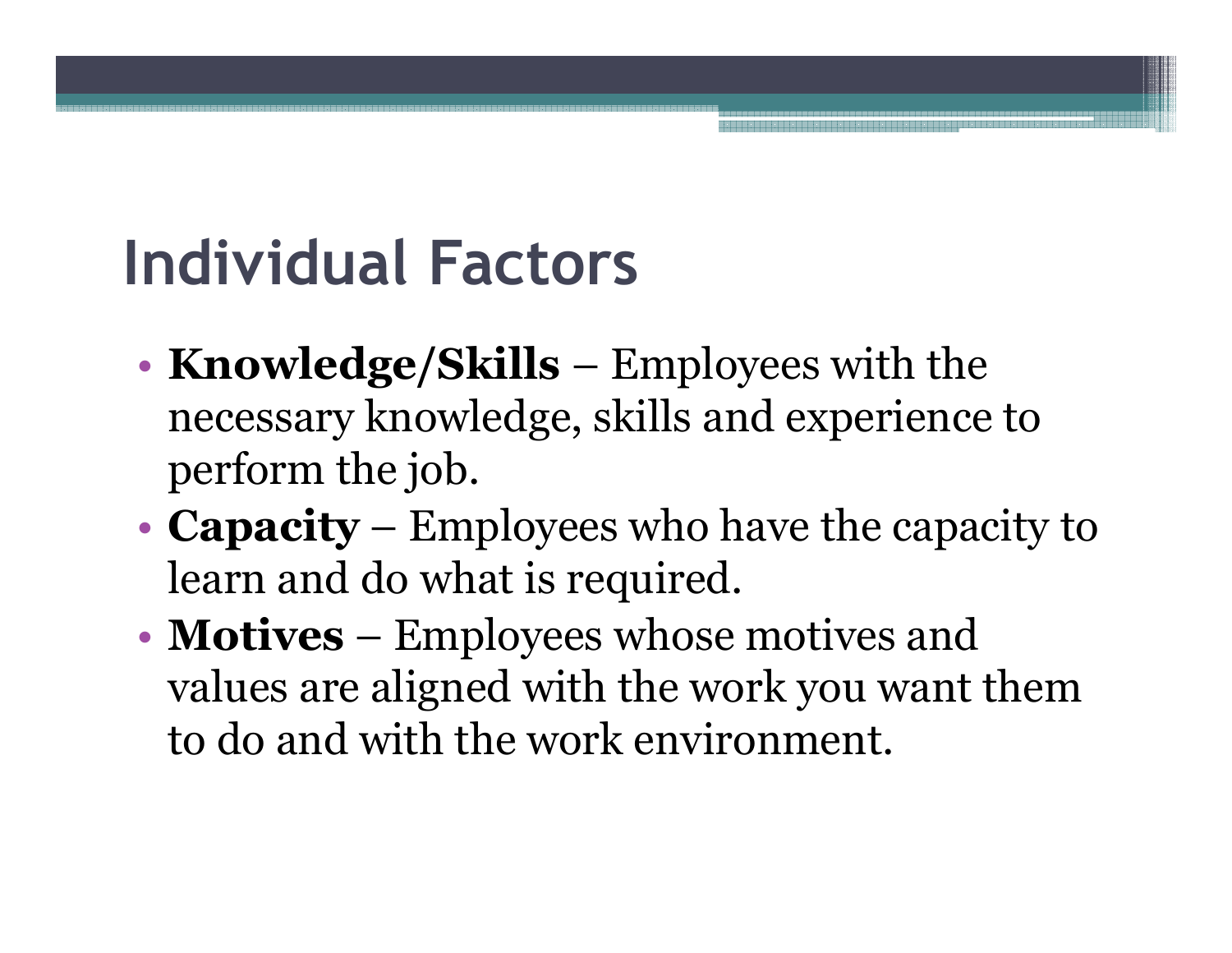# Who?

- •Not just a function of Human Resources
- •Culture of Accountability
- •• Every supervisor can provide information,<br>resources and incentives resources and incentives
- •Every employee can build knowledge/skills,<br>
canacity and motives capacity and motives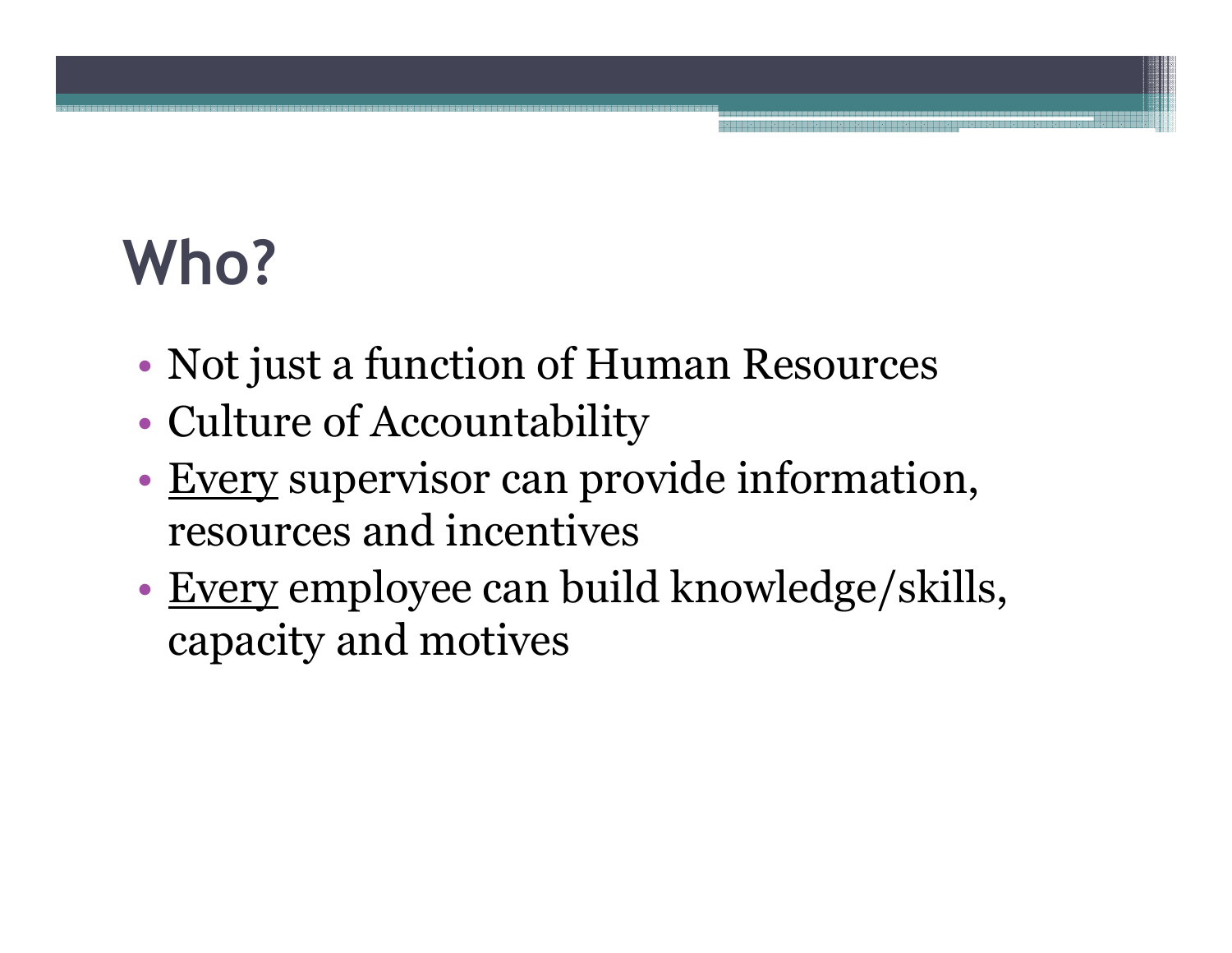

300% more innovation (HBR) 43% more productivity (Hay Group)

37% increase in sales (Shawn Achor)

33% higher profitability (Gallup)

51% lower turnover (Gallup)

66% lower sick leave (Forbes)

125% less burnout (HBR)

**DELIVERIN** 

Zappos, Tony Hsieh